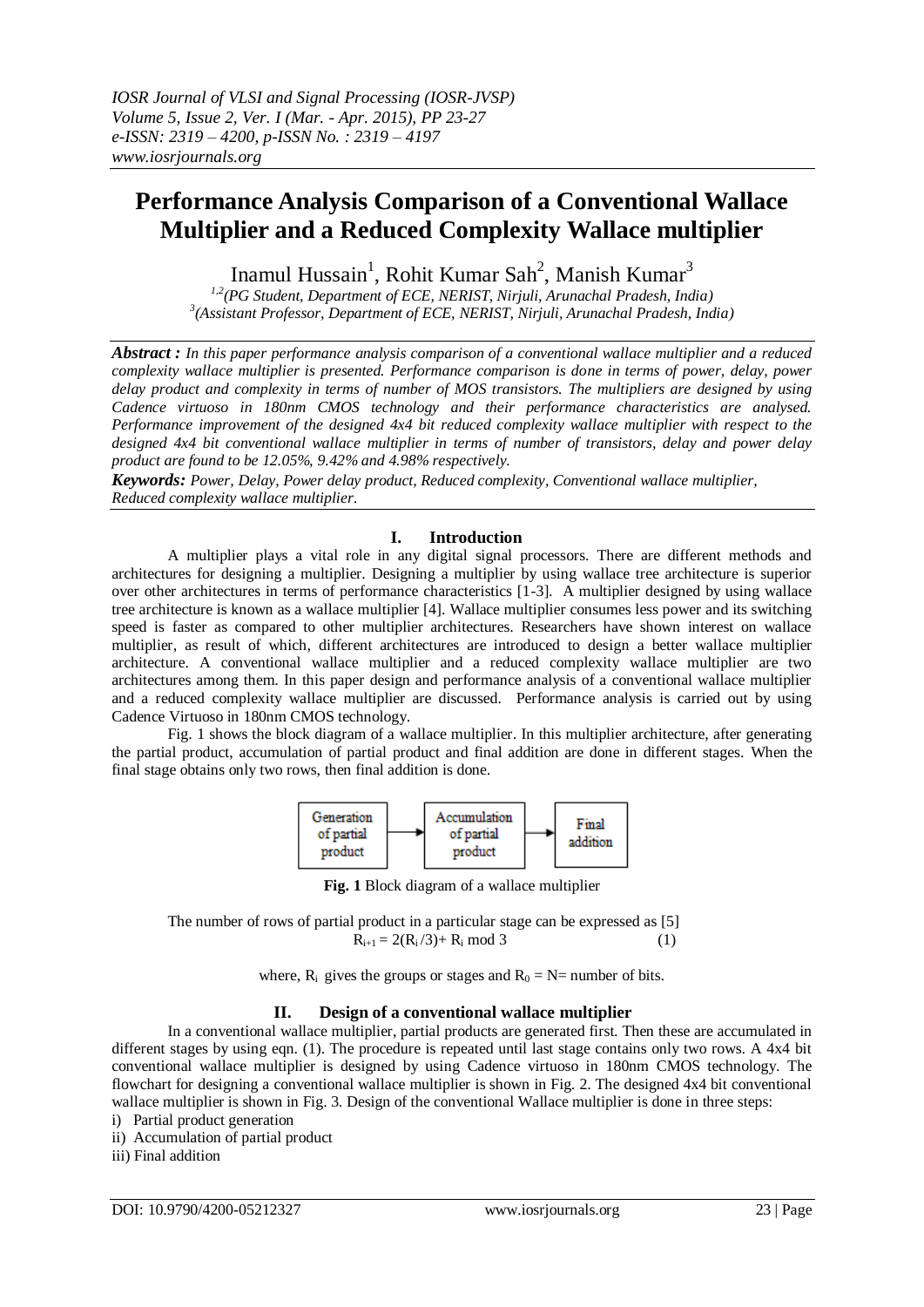For generating partial products, AND gates are used. The number of partial product in a 4x4 bit multiplier is 16. Hence total number of AND gates used are 16. After generating the partial product, these are accumulated in different stages by using eqn. (1). Both full adders and half adders are used for addition. When the last stage contains only two rows of partial products, then accumulation of partial product is stopped and final addition is done. In final stage, only full adders are used for addition.



**Fig. 2** Flowchart for designing a conventional wallace multiplier



DOI: 10.9790/4200-05212327 www.iosrjournals.org 24 | Page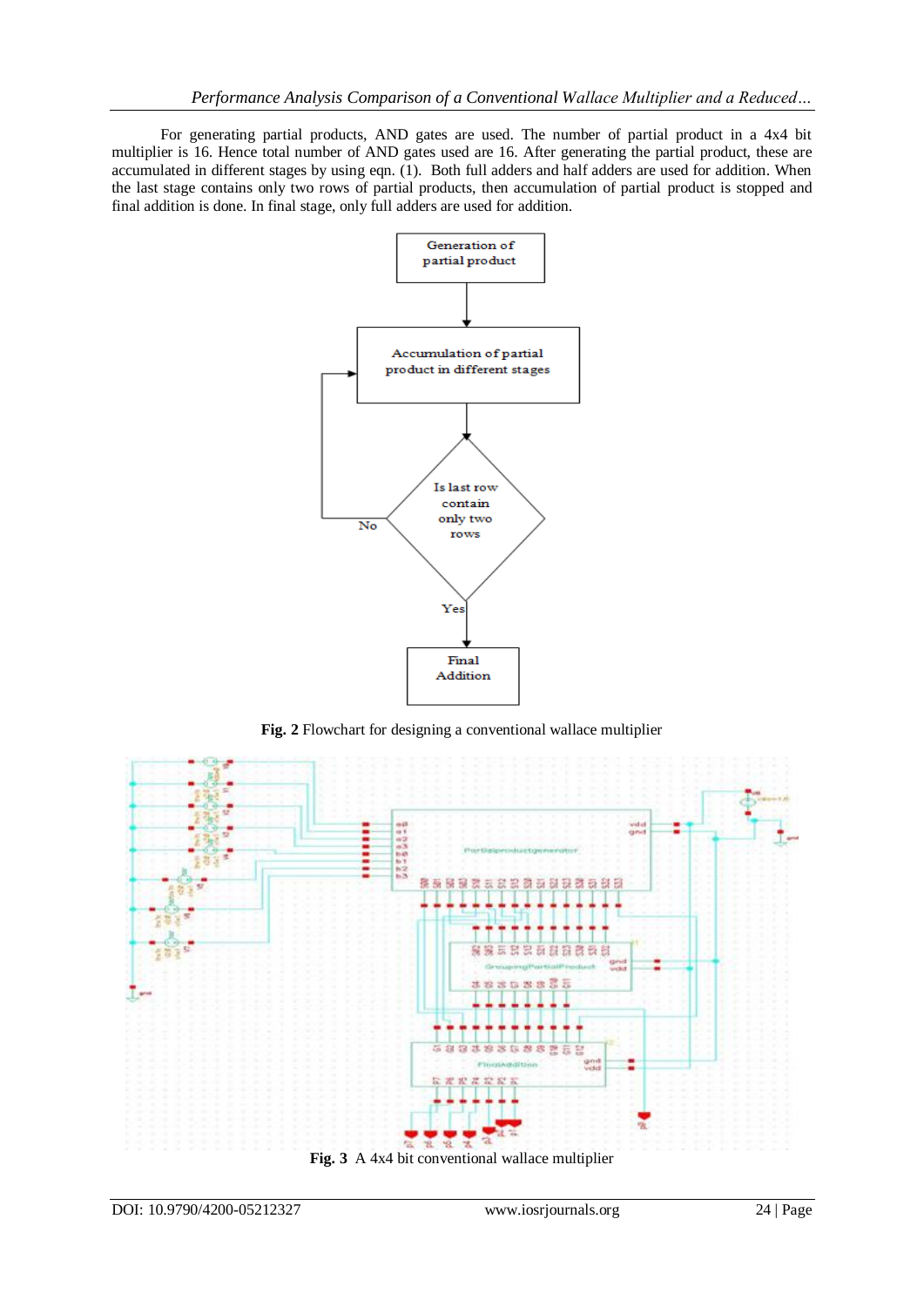## **III. Design Of A Reduced Complexity Wallace Multiplier**

In a reduced complexity wallace multiplier [5-6], partial product is generated first. Partial product of a 4x4 bit multiplication is shown in Fig. 4. The arrays of partial products are converted to inverted pyramid. The inverted pyramid is obtained by shifting the bits of left half of partial product in upward direction. The inverted pyramid of the partial product of a 4x4 bit multiplication is shown in Fig. 5. By using eqn. (1), partial products are accumulated in different stages. When the last stage contains only two rows of partial product, then final addition is computed. Reduced complexity Wallace multiplier reduces the number of half adders in the multiplier [7].



**Fig. 4** Partial product of 4x4 bit multiplication

$$
\begin{array}{r|l}\n s33 & s32 & s31 \\
s23 & s22 \\
s13 & s21 & s10 \\
s13 & s21 & s22 \\
\hline\n \end{array}
$$

**Fig. 5** Inverted pyramid of partial product

A 4x4 bit reduced complexity wallace multiplier is designed by using Cadence virtuoso in 180nm CMOS technology. The flowchart for designing a reduced complexity wallace multiplier is shown in Fig. 6. The designed 4x4 bit reduced complexity wallace multiplier is shown in Fig. 7. The design of a reduced complexity wallace multiplier is done in three steps:

i) Partial product generation

ii) Accumulation of partial product

iii) Final addition

The partial product generator is designed in the same way as the partial product generator for conventional wallace multiplier. Partial products are converted into inverted pyramid form. Now these are accumulated in different stages by using eqn. (1). Here generally full adders are used. Half adders are used only when number of stages exceeds the number of stages present in a conventional wallace multiplier. Hence it reduces number of half adders. When last stage contains only two rows, then final addition is computed by using full adders.



**Fig. 6** Flowchart for designing a reduced complexity wallace multiplier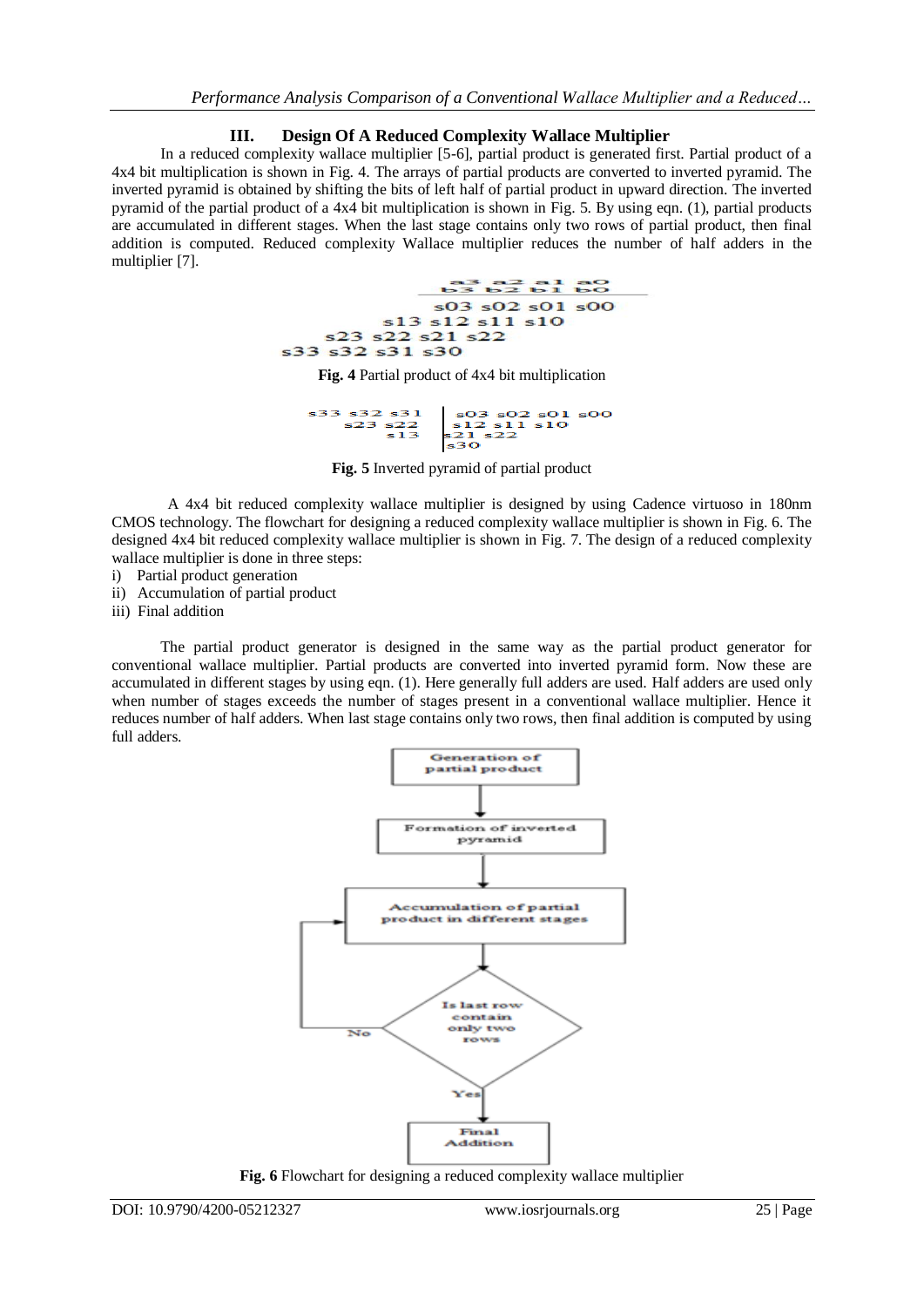

**Fig. 7** A 4x4 bit reduced complexity wallace multiplier

# **IV. Performance Comparison Analysis**

Performance characteristics analysis of a 4x4 bit conventional Wallace multiplier and a reduced complexity wallace multiplier are done by using Cadence virtuoso in 180nm CMOS technology. Power, delay, and power delay product are calculated by using calculator tool of Cadence virtuoso EDA tool. Tables 1-2 show the number of nMOS and pMOS transistors used in designing a 4x4 bit conventional Wallace multiplier and a reduced complexity Wallace multiplier. Performance characteristics of both multipliers are shown in tables 3-4. Table 5 shows the performance characteristics improvement of the designed 4x4 bit reduced Wallace complexity Wallace multiplier in comparison with the designed 4x4 bit conventional Wallace multiplier.

| <b>Table 1:</b> Number of MOS transistors used in a 4x4 bit conventional wallace multiplier |  |
|---------------------------------------------------------------------------------------------|--|
|---------------------------------------------------------------------------------------------|--|

| Total number of pMOS transistors | 249 |
|----------------------------------|-----|
| Total number of nMOS transistors | 249 |
| Total number of MOS transistors  |     |

**Table 2:** Number of MOS transistors used in a 4x4 bit reduced complexity wallace multiplier

| Total number of PMOS used | 21 Q |
|---------------------------|------|
| Total number of NMOS used | 219  |
| Total components used     |      |

**Table 3:** Performance characteristics of the designed 4x4 bit conventional wallace multiplier

| Power               | 689.3uW          |
|---------------------|------------------|
| Delay               | 50 <sub>us</sub> |
| Power delay product | 34.465 nJ        |

**Table 4:** Performance characteristics of the designed 4x4 bit reduced complexity wallace multiplier

| Power               | 723.12uW  |
|---------------------|-----------|
| Delay               | 45.29us   |
| Power delay product | 32.750 nJ |